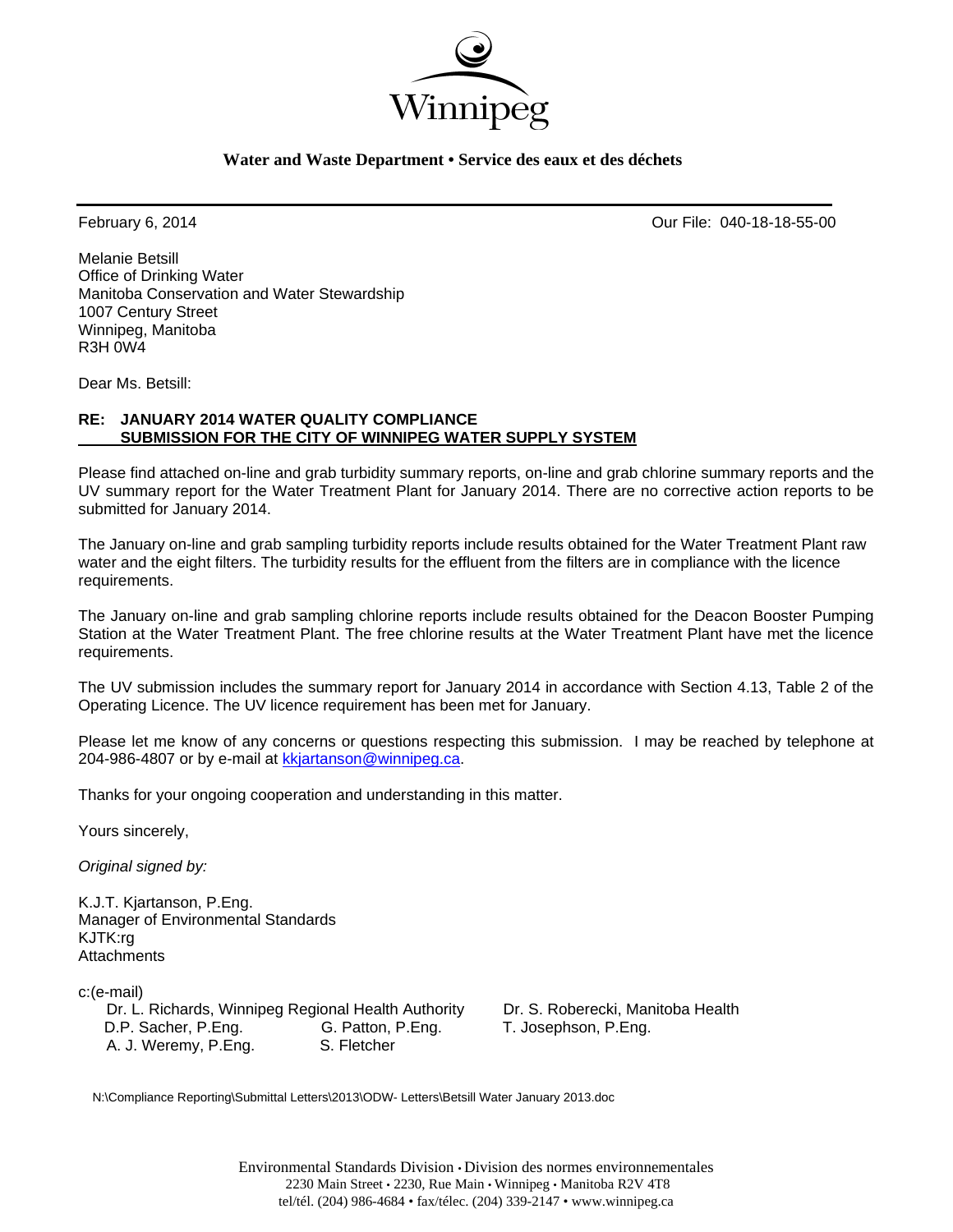

### CITY OF WINNIPEG WATER AND WASTE DEPARTMENT ENVIRONMENTAL STANDARDS DIVISION

### **WATER TREATMENT PLANT TURBIDITY GRAB MONITORING REPORT**

| Water System Code: 252.00                                |                        |           |                     |                     |           |           |                 |                     |           |
|----------------------------------------------------------|------------------------|-----------|---------------------|---------------------|-----------|-----------|-----------------|---------------------|-----------|
| Licence No. PWS-09-412 A                                 | <b>Turbidity (NTU)</b> |           |                     |                     |           |           |                 |                     |           |
| <b>Date</b>                                              | <b>Raw Water</b>       | Filter 1  | Filter <sub>2</sub> | Filter <sub>3</sub> | Filter 4  | Filter 5  | <b>Filter 6</b> | Filter <sub>7</sub> | Filter 8  |
| 01-Jan-2014                                              | 0.52                   | 0.17      | 0.17                | 0.14                | 0.23      | 0.12      | 0.11            | 0.10                | 0.11      |
| 02-Jan-2014                                              | 0.45                   | 0.14      | 0.12                | 0.17                | 0.14      | 0.15      | 0.09            | 0.12                | 0.14      |
| 03-Jan-2014                                              | 0.51                   | 0.10      | 0.16                | 0.09                | 0.13      | 0.12      | 0.10            | 0.09                | 0.14      |
| 04-Jan-2014                                              | <b>NS</b>              | <b>NS</b> | <b>NS</b>           | <b>NS</b>           | <b>NS</b> | <b>NS</b> | <b>NS</b>       | <b>NS</b>           | <b>NS</b> |
| 05-Jan-2014                                              | <b>NS</b>              | <b>NS</b> | <b>NS</b>           | <b>NS</b>           | <b>NS</b> | <b>NS</b> | <b>NS</b>       | <b>NS</b>           | <b>NS</b> |
| 06-Jan-2014                                              | 0.74                   | 0.15      | 0.18                | 0.11                | 0.11      | 0.10      | 0.12            | 0.10                | 0.11      |
| 07-Jan-2014                                              | 0.45                   | 0.15      | 0.13                | 0.18                | 0.11      | 0.17      | 0.07            | 0.14                | 0.14      |
| 08-Jan-2014                                              | 0.45                   | 0.13      | 0.15                | 0.11                | 0.17      | 0.20      | 0.20            | 0.11                | 0.12      |
| 09-Jan-2014                                              | 1.01                   | 0.10      | 0.10                | 0.15                | 0.10      | 0.10      | 0.12            | 0.14                | 0.12      |
| 10-Jan-2014                                              | 0.54                   | 0.07      | 0.08                | 0.17                | 0.15      | 0.08      | 0.09            | 0.09                | 0.19      |
| 11-Jan-2014                                              | <b>NS</b>              | <b>NS</b> | <b>NS</b>           | <b>NS</b>           | <b>NS</b> | <b>NS</b> | <b>NS</b>       | <b>NS</b>           | <b>NS</b> |
| 12-Jan-2014                                              | <b>NS</b>              | <b>NS</b> | <b>NS</b>           | <b>NS</b>           | <b>NS</b> | <b>NS</b> | <b>NS</b>       | <b>NS</b>           | <b>NS</b> |
| 13-Jan-2014                                              | 0.48                   | 0.10      | 0.12                | 0.10                | 0.15      | 0.07      | 0.09            | 0.08                | 0.08      |
| 14-Jan-2014                                              | 0.50                   | 0.15      | 0.14                | 0.13                | 0.10      | 0.11      | 0.17            | 0.15                | 0.12      |
| 15-Jan-2014                                              | 0.48                   | 0.12      | 0.12                | 0.17                | 0.14      | 0.09      | 0.09            | 0.13                | 0.20      |
| 16-Jan-2014                                              | 0.44                   | 0.18      | 0.19                | 0.11                | 0.10      | 0.14      | 0.13            | 0.12                | 0.11      |
| 17-Jan-2014                                              | 0.41                   | 0.13      | 0.15                | 0.18                | 0.12      | 0.18      | 0.14            | 0.18                | 0.15      |
| 18-Jan-2014                                              | <b>NS</b>              | <b>NS</b> | <b>NS</b>           | <b>NS</b>           | <b>NS</b> | <b>NS</b> | <b>NS</b>       | <b>NS</b>           | <b>NS</b> |
| 19-Jan-2014                                              | <b>NS</b>              | <b>NS</b> | <b>NS</b>           | <b>NS</b>           | <b>NS</b> | <b>NS</b> | <b>NS</b>       | <b>NS</b>           | <b>NS</b> |
| 20-Jan-2014                                              | 0.55                   | 0.10      | 0.14                | 0.14                | 0.17      | 0.12      | 0.09            | 0.10                | 0.19      |
| 21-Jan-2014                                              | 1.63                   | 0.18      | 0.20                | 0.15                | 0.11      | 0.11      | 0.20            | 0.16                | 0.18      |
| 22-Jan-2014                                              | 1.25                   | 0.14      | 0.12                | 0.20                | 0.15      | 0.15      | 0.12            | 0.14                | 0.18      |
| 23-Jan-2014                                              | 0.90                   | 0.17      | 0.19                | 0.13                | 0.16      | 0.13      | 0.15            | 0.11                | 0.13      |
| 24-Jan-2014                                              | 0.84                   | 0.19      | 0.12                | 0.15                | 0.13      | 0.17      | 0.18            | 0.19                | 0.15      |
| 25-Jan-2014                                              | <b>NS</b>              | <b>NS</b> | <b>NS</b>           | <b>NS</b>           | <b>NS</b> | <b>NS</b> | <b>NS</b>       | <b>NS</b>           | <b>NS</b> |
| 26-Jan-2014                                              | <b>NS</b>              | <b>NS</b> | <b>NS</b>           | <b>NS</b>           | <b>NS</b> | <b>NS</b> | <b>NS</b>       | <b>NS</b>           | <b>NS</b> |
| 27-Jan-2014                                              | 0.77                   | 0.10      | 0.10                | 0.13                | 0.12      | 0.13      | 0.11            | 0.11                | 0.15      |
| 28-Jan-2014                                              | 0.71                   | 0.17      | 0.12                | OL                  | 0.14      | 0.10      | 0.11            | 0.10                | OL        |
| 29-Jan-2014                                              | 0.77                   | 0.14      | 0.12                | 0.14                | 0.13      | 0.19      | 0.13            | 0.13                | 0.15      |
| 30-Jan-2014                                              | 0.78                   | 0.28      | 0.09                | 0.28                | 0.22      | 0.29      | 0.12            | 0.20                | 0.17      |
| 31-Jan-2014                                              | 0.67                   | 0.16      | 0.11                | 0.12                | 0.19      | 0.10      | 0.11            | 0.12                | 0.20      |
| Total number of measurements taken, A:                   |                        | 23        | 23                  | 22                  | 23        | 23        | 23              | 23                  | 22        |
| <b>Turbidity Standard for Monitoring Location (NTU):</b> |                        |           | 0.30                | 0.30                | 0.30      | 0.30      | 0.30            | 0.30                | 0.30      |
| Number of measurements meeting standard, B:              |                        |           | 23                  | 22                  | 23        | 23        | 23              | 23                  | 22        |
| Compliance with Turbidity Standard, C= B/A X 100%:       |                        |           | 100%                | 100%                | 100%      | 100%      | 100%            | 100%                | 100%      |

NS: No Sample NA: Not Analyzed OL: Off-Line

**Approved in LIMS By: S. Fletcher/A. Vanderstel**

Date Approved: 3-Feb-14

**Comments: Report Compiled By: K. Wazny**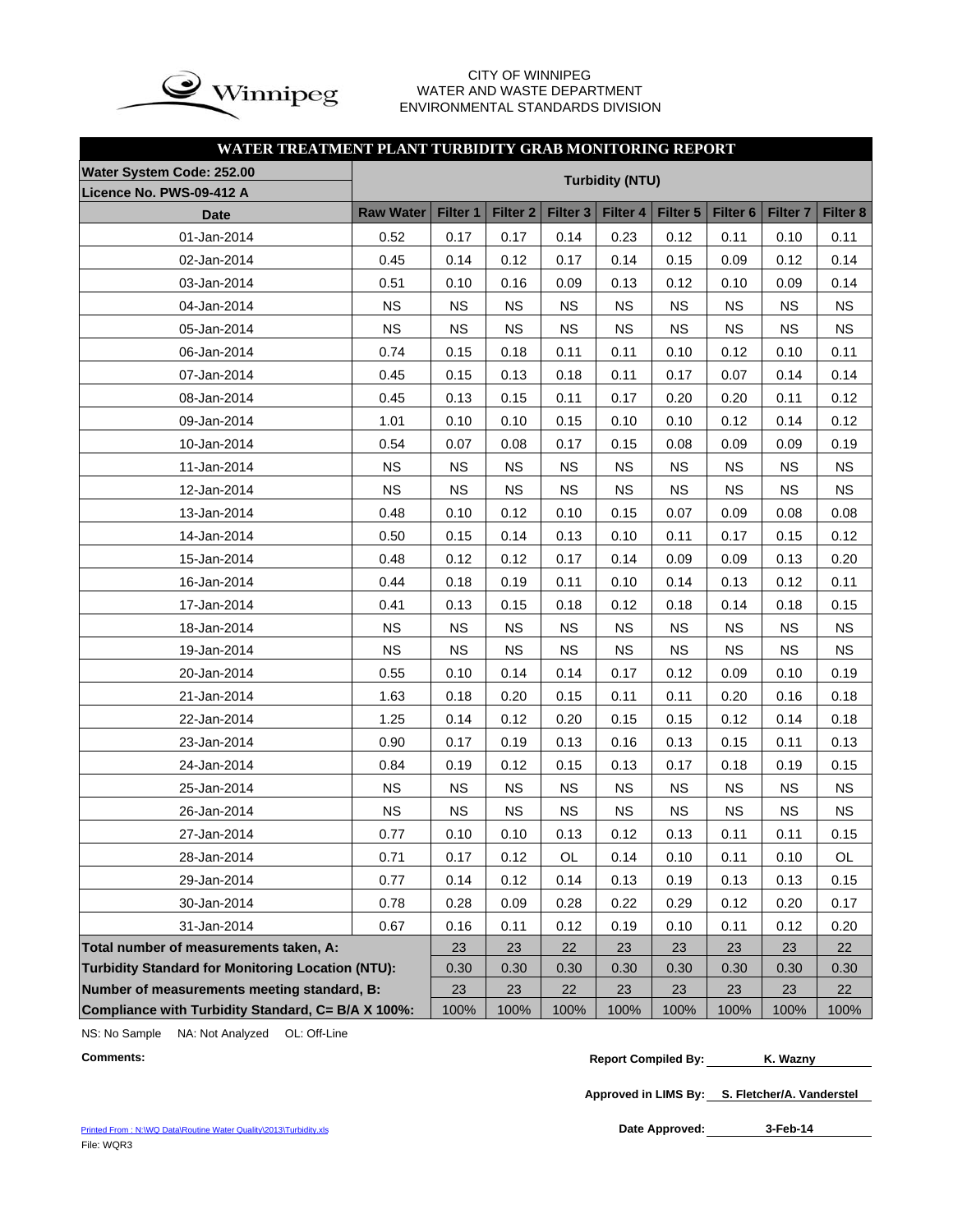

### **CITY OF WINNIPEG**

Water System Code: **252.00**

Licence Number: **PWS-09-412 A**

### WATER AND WASTE DEPARTMENTWATER SERVICES DIVISION

| WATER TREATMENT PLANT TURBIDITY ON-LINE MONITORING REPORT |  |  |
|-----------------------------------------------------------|--|--|
|                                                           |  |  |

|                                                     |                                             | January 2014 Turbidity (NTU) |           |         |      |           |      |           |      |           |      |           |      |           |      |           |      |           |
|-----------------------------------------------------|---------------------------------------------|------------------------------|-----------|---------|------|-----------|------|-----------|------|-----------|------|-----------|------|-----------|------|-----------|------|-----------|
|                                                     |                                             | Raw                          | Filter #1 |         |      | Filter #2 |      | Filter #3 |      | Filter #4 |      | Filter #5 |      | Filter #6 |      | Filter #7 |      | Filter #8 |
|                                                     | Date                                        | Avg                          |           | Avg Max | Avg  | Max       | Avg  | Max       | Avg  | Max       | Avg  | Max       | Avg  | Max       | Avg  | Max       | Avg  | Max       |
|                                                     | 1/01/2014                                   | 0.50                         | 0.08      | 0.20    | 0.07 | 0.20      | 0.06 | 0.09      | 0.06 | 0.22      | 0.08 | 0.11      | 0.06 | 0.13      | 0.06 | 0.11      | 0.01 | 0.02      |
|                                                     | 2/01/2014                                   | 0.50                         | 0.07      | 0.11    | 0.09 | 0.11      | 0.09 | 0.19      | 0.07 | 0.22      | 0.06 | 0.16      | 0.04 | 0.15      | 0.03 | 0.14      | 0.03 | 0.18      |
|                                                     | 3/01/2014                                   | 0.49                         | 0.10      | 0.21    | 0.12 | 0.23      | 0.03 | 0.16      | 0.05 | 0.17      | 0.06 | 0.10      | 0.05 | 0.09      | 0.04 | 0.07      | 0.02 | 0.13      |
|                                                     | 4/01/2014                                   | 0.48                         | 0.06      | 0.18    | 0.06 | 0.11      | 0.06 | 0.10      | 0.05 | 0.07      | 0.08 | 0.16      | 0.04 | 0.12      | 0.04 | 0.13      | 0.01 | 0.03      |
|                                                     | 5/01/2014                                   | 0.45                         | 0.09      | 0.11    | 0.11 | 0.18      | 0.04 | 0.15      | 0.08 | 0.15      | 0.04 | 0.15      | 0.04 | 0.06      | 0.03 | 0.05      | 0.02 | 0.20      |
|                                                     | 6/01/2014                                   | 0.43                         | 0.06      | 0.16    | 0.07 | 0.19      | 0.05 | 0.06      | 0.04 | 0.16      | 0.07 | 0.09      | 0.06 | 0.12      | 0.05 | 0.12      | 0.01 | 0.02      |
|                                                     | 7/01/2014                                   | 0.44                         | 0.06      | 0.09    | 0.11 | 0.13      | 0.07 | 0.16      | 0.06 | 0.09      | 0.05 | 0.15      | 0.03 | 0.12      | 0.03 | 0.11      | 0.02 | 0.13      |
|                                                     | 8/01/2014                                   | 0.45                         | 0.10      | 0.17    | 0.13 | 0.20      | 0.04 | 0.16      | 0.05 | 0.16      | 0.05 | 0.08      | 0.05 | 0.08      | 0.04 | 0.05      | 0.02 | 0.21      |
|                                                     | 9/01/2014                                   | 0.45                         | 0.06      | 0.19    | 0.09 | 0.24      | 0.07 | 0.10      | 0.05 | 0.07      | 0.09 | 0.16      | 0.04 | 0.13      | 0.05 | 0.12      | 0.02 | 0.04      |
|                                                     | 10/01/2014                                  | 0.44                         | 0.07      | 0.09    | 0.07 | 0.17      | 0.03 | 0.12      | 0.05 | 0.17      | 0.04 | 0.12      | 0.03 | 0.19      | 0.02 | 0.08      | 0.01 | 0.18      |
|                                                     | 11/01/2014                                  | 0.44                         | 0.05      | 0.14    | 0.03 | 0.10      | 0.03 | 0.04      | 0.03 | 0.12      | 0.07 | 0.09      | 0.05 | 0.09      | 0.04 | 0.07      | 0.00 | 0.01      |
|                                                     | 12/01/2014                                  | 0.45                         | 0.05      | 0.08    | 0.04 | 0.05      | 0.05 | 0.12      | 0.05 | 0.07      | 0.05 | 0.13      | 0.03 | 0.10      | 0.02 | 0.09      | 0.01 | 0.12      |
|                                                     | 13/01/2014                                  | 0.44                         | 0.08      | 0.14    | 0.05 | 0.10      | 0.03 | 0.12      | 0.04 | 0.12      | 0.05 | 0.08      | 0.04 | 0.06      | 0.03 | 0.04      | 0.01 | 0.17      |
|                                                     | 14/01/2014                                  | 0.45                         | 0.05      | 0.16    | 0.03 | 0.12      | 0.06 | 0.10      | 0.04 | 0.06      | 0.09 | 0.14      | 0.04 | 0.12      | 0.05 | 0.10      | 0.01 | 0.02      |
|                                                     | 15/01/2014                                  | 0.46                         | 0.09      | 0.10    | 0.06 | 0.10      | 0.05 | 0.19      | 0.07 | 0.16      | 0.05 | 0.17      | 0.05 | 0.06      | 0.03 | 0.05      | 0.02 | 0.18      |
|                                                     | 16/01/2014                                  | 0.46                         | 0.06      | 0.17    | 0.04 | 0.14      | 0.05 | 0.09      | 0.04 | 0.14      | 0.08 | 0.11      | 0.07 | 0.14      | 0.06 | 0.12      | 0.01 | 0.02      |
|                                                     | 17/01/2014                                  | 0.45                         | 0.06      | 0.10    | 0.05 | 0.07      | 0.07 | 0.17      | 0.06 | 0.09      | 0.06 | 0.17      | 0.04 | 0.15      | 0.04 | 0.13      | 0.03 | 0.20      |
|                                                     | 18/01/2014                                  | 0.44                         | 0.10      | 0.18    | 0.09 | 0.13      | 0.04 | 0.17      | 0.05 | 0.14      | 0.06 | 0.10      | 0.06 | 0.08      | 0.05 | 0.06      | 0.02 | 0.21      |
|                                                     | 19/01/2014                                  | 0.43                         | 0.05      | 0.17    | 0.04 | 0.11      | 0.03 | 0.07      | 0.04 | 0.07      | 0.09 | 0.20      | 0.03 | 0.15      | 0.05 | 0.13      | 0.02 | 0.04      |
|                                                     | 20/01/2014                                  | 0.37                         | 0.07      | 0.08    | 0.05 | 0.08      | 0.01 | 0.10      | 0.05 | 0.11      | 0.04 | 0.14      | 0.03 | 0.05      | 0.02 | 0.12      | 0.03 | 0.17      |
|                                                     | 21/01/2014                                  | 1.17                         | 0.08      | 0.18    | 0.06 | 0.16      | 0.03 | 0.08      | 0.05 | 0.23      | 0.08 | 0.11      | 0.11 | 0.14      | 0.08 | 0.10      | 0.02 | 0.06      |
|                                                     | 22/01/2014                                  | 1.05                         | 0.08      | 0.17    | 0.08 | 0.16      | 0.06 | 0.26      | 0.10 | 0.19      | 0.06 | 0.20      | 0.06 | 0.16      | 0.04 | 0.14      | 0.07 | 0.23      |
|                                                     | 23/01/2014                                  | 0.83                         | 0.09      | 0.16    | 0.08 | 0.13      | 0.02 | 0.12      | 0.06 | 0.15      | 0.04 | 0.07      | 0.09 | 0.13      | 0.05 | 0.07      | 0.03 | 0.27      |
|                                                     | 24/01/2014                                  | 0.77                         | 0.06      | 0.14    | 0.05 | 0.15      | 0.04 | 0.07      | 0.05 | 0.08      | 0.08 | 0.15      | 0.06 | 0.16      | 0.04 | 0.12      | 0.03 | 0.05      |
|                                                     | 25/01/2014                                  | 0.76                         | 0.07      | 0.09    | 0.09 | 0.10      | 0.03 | 0.10      | 0.09 | 0.14      | 0.05 | 0.14      | 0.06 | 0.09      | 0.04 | 0.13      | 0.06 | 0.25      |
|                                                     | 26/01/2014                                  | 0.72                         | 0.09      | 0.17    | 0.05 | 0.17      | 0.02 | 0.05      | 0.05 | 0.16      | 0.05 | 0.08      | 0.09 | 0.17      | 0.05 | 0.08      | 0.03 | 0.23      |
|                                                     | 27/01/2014                                  | 0.72                         | 0.04      | 0.14    | 0.05 | 0.08      | 0.03 | 0.11      | 0.06 | 0.08      | 0.06 | 0.12      | 0.05 | 0.14      | 0.03 | 0.10      | 0.03 | 0.06      |
|                                                     | 28/01/2014                                  | 0.72                         | 0.07      | 0.10    | 0.08 | 0.14      | 0.02 | 0.10      | 0.08 | 0.14      | 0.03 | 0.12      | 0.06 | 0.08      | 0.03 | 0.05      | 0.03 | 0.21      |
|                                                     | 29/01/2014                                  | 0.72                         | 0.05      | 0.14    | 0.05 | 0.14      | 0.01 | 0.03      | 0.04 | 0.13      | 0.05 | 0.08      | 0.08 | 0.14      | 0.05 | 0.11      | 0.01 | 0.15      |
|                                                     | 30/01/2014                                  | 0.72                         | 0.04      | 0.15    | 0.05 | 0.08      | 0.03 | 0.09      | 0.06 | 0.08      | 0.04 | 0.11      | 0.05 | 0.14      | 0.03 | 0.10      | 0.03 | 0.09      |
|                                                     | 31/01/2014                                  | 0.71                         | 0.07      | 0.11    | 0.08 | 0.14      | 0.02 | 0.11      | 0.08 | 0.14      | 0.03 | 0.12      | 0.06 | 0.09      | 0.03 | 0.05      | 0.02 | 0.21      |
|                                                     | Total Number of Measurements Taken, A:      |                              |           | 14208   |      | 13949     |      | 14145     |      | 10762     |      | 14680     |      | 14746     |      | 12999     |      | 14505     |
| Turbidity Standard for Monitoring Location (NTU):   |                                             |                              |           | 0.30    |      | 0.30      |      | 0.30      |      | 0.30      |      | 0.30      |      | 0.30      |      | 0.30      |      | 0.30      |
|                                                     | Number of Measurements Meeting Standard, B: |                              |           | 14208   |      | 13949     |      | 14145     |      | 10762     |      | 14680     |      | 14746     |      | 12999     |      | 14505     |
| Compliance with Turbidity Standard, C = B/A X 100%: |                                             |                              |           | 100%    |      | 100%      |      | 100%      |      | 100%      |      | 100%      |      | 100%      |      | 100%      |      | 100%      |

File Path: N:\Water Treatment Branch\Administration\Reports\Regulatory Submissions\Turbidity\2014\01-January

**Submitted By (Print): D.Merredew** 

Signature: Original signed by D.Merredew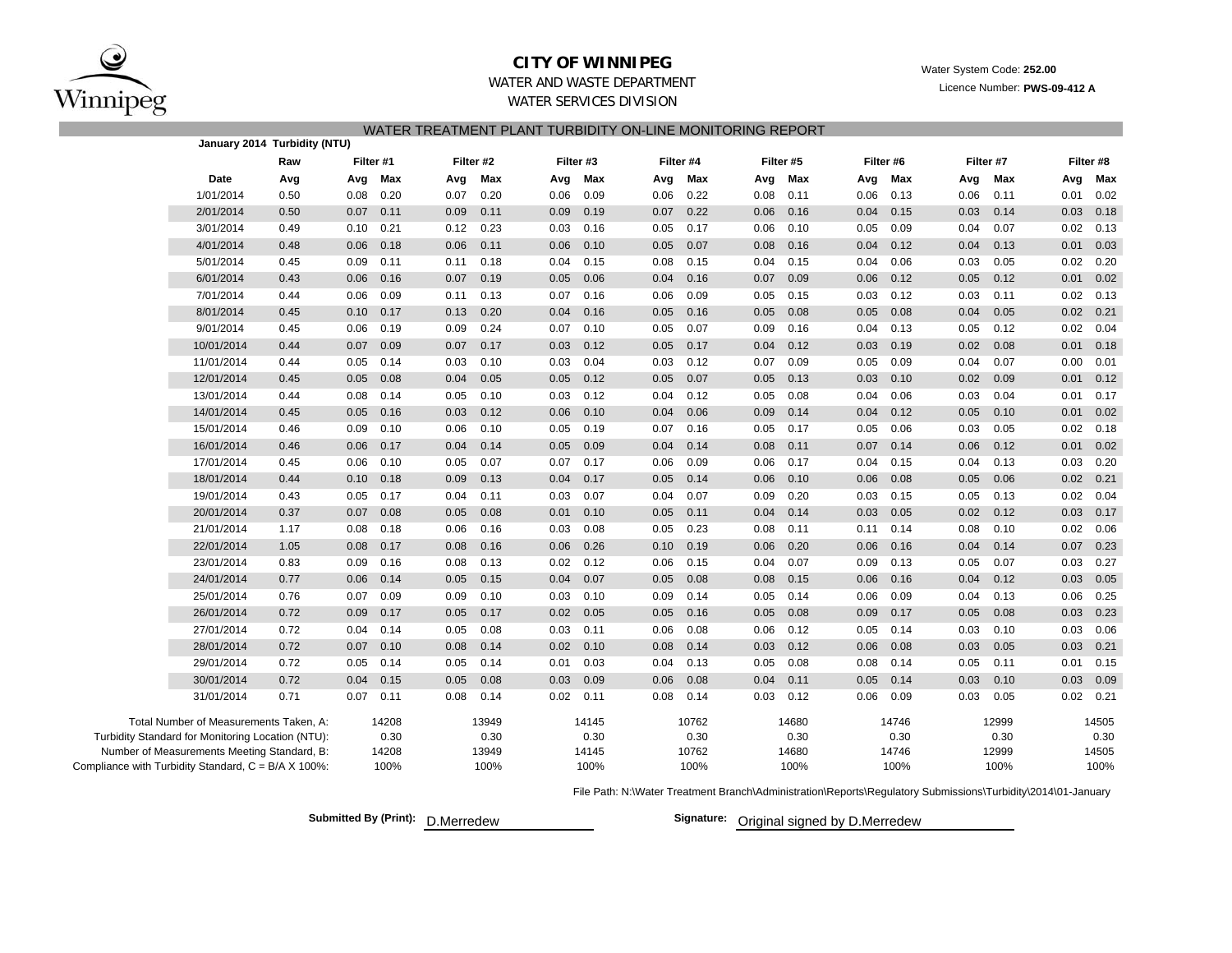

# WATER AND WASTE DEPARTMENT ENVIRONMENTAL STANDARDS DIVISION

| WATER TREATMENT PLANT CHLORINE GRAB MONITORING REPORT |                                |                               |                                |                                 |  |  |  |
|-------------------------------------------------------|--------------------------------|-------------------------------|--------------------------------|---------------------------------|--|--|--|
| Water System Code: 252.00                             |                                | <b>Deacon Booster Pumping</b> | <b>Deacon Booster Pumping</b>  |                                 |  |  |  |
| Licence No. PWS-09-412 A                              |                                | <b>Station Branch 1</b>       | <b>Station Branch 2</b>        |                                 |  |  |  |
|                                                       | <b>Free Chlorine</b><br>(mg/L) | <b>Total Chlorine</b>         | <b>Free Chlorine</b><br>(mg/L) | <b>Total Chlorine</b><br>(mg/L) |  |  |  |
| <b>Date</b>                                           |                                | (mg/L)                        |                                |                                 |  |  |  |
| 01-Jan-2014                                           | 1.04                           | 1.24                          | 1.07                           | 1.26                            |  |  |  |
| 02-Jan-2014                                           | 0.99                           | 1.22                          | 1.05                           | 1.20                            |  |  |  |
| 03-Jan-2014                                           | 0.96                           | 1.15                          | 0.99                           | 1.14                            |  |  |  |
| 04-Jan-2014                                           | <b>NS</b>                      | <b>NS</b>                     | <b>NS</b>                      | <b>NS</b>                       |  |  |  |
| 05-Jan-2014                                           | <b>NS</b>                      | <b>NS</b>                     | <b>NS</b>                      | <b>NS</b>                       |  |  |  |
| 06-Jan-2014                                           | 1.10                           | 1.35                          | 1.21                           | 1.45                            |  |  |  |
| 07-Jan-2014                                           | 1.06                           | 1.21                          | 1.02                           | 1.27                            |  |  |  |
| 08-Jan-2014                                           | 0.99                           | 1.19                          | 1.09                           | 1.19                            |  |  |  |
| 09-Jan-2014                                           | 1.03                           | 1.20                          | 0.98                           | 1.07                            |  |  |  |
| 10-Jan-2014                                           | 1.02                           | 1.22                          | 1.05                           | 1.18                            |  |  |  |
| 11-Jan-2014                                           | <b>NS</b>                      | <b>NS</b>                     | <b>NS</b>                      | <b>NS</b>                       |  |  |  |
| 12-Jan-2014                                           | <b>NS</b>                      | <b>NS</b>                     | <b>NS</b>                      | <b>NS</b>                       |  |  |  |
| 13-Jan-2014                                           | 0.98                           | 1.20                          | 0.95                           | 1.20                            |  |  |  |
| 14-Jan-2014                                           | 0.93                           | 1.13                          | 0.95                           | 1.17                            |  |  |  |
| 15-Jan-2014                                           | 1.12                           | 1.21                          | 1.04                           | 1.12                            |  |  |  |
| 16-Jan-2014                                           | 1.06                           | 1.24                          | 1.09                           | 1.21                            |  |  |  |
| 17-Jan-2014                                           | 1.15                           | 1.30                          | 1.15                           | 1.26                            |  |  |  |
| 18-Jan-2014                                           | <b>NS</b>                      | <b>NS</b>                     | <b>NS</b>                      | <b>NS</b>                       |  |  |  |
| 19-Jan-2014                                           | <b>NS</b>                      | <b>NS</b>                     | <b>NS</b>                      | <b>NS</b>                       |  |  |  |
| 20-Jan-2014                                           | 1.07                           | 1.29                          | 1.06                           | 1.23                            |  |  |  |
| 21-Jan-2014                                           | 0.98                           | 1.16                          | 0.88                           | 1.13                            |  |  |  |
| 22-Jan-2014                                           | 1.30                           | 1.44                          | 1.30                           | 1.42                            |  |  |  |
| 23-Jan-2014                                           | 1.32                           | 1.63                          | 1.47                           | 1.64                            |  |  |  |
| 24-Jan-2014                                           | 1.14                           | 1.34                          | 1.13                           | 1.26                            |  |  |  |
| 25-Jan-2014                                           | NS.                            | NS.                           | <b>NS</b>                      | <b>NS</b>                       |  |  |  |
| 26-Jan-2014                                           | <b>NS</b>                      | <b>NS</b>                     | <b>NS</b>                      | <b>NS</b>                       |  |  |  |
| 27-Jan-2014                                           | 1.31                           | 1.55                          | 1.27                           | 1.50                            |  |  |  |
| 28-Jan-2014                                           | 1.29                           | 1.57                          | 1.31                           | 1.50                            |  |  |  |
| 29-Jan-2014                                           | 1.31                           | 1.48                          | 1.37                           | 1.50                            |  |  |  |
| 30-Jan-2014                                           | 1.41                           | 1.56                          | 1.26                           | 1.52                            |  |  |  |
| 31-Jan-2014                                           | 1.42                           | 1.69                          | 1.46                           | 1.58                            |  |  |  |
| Total number of measurements taken, A:                | 23                             |                               | 23                             |                                 |  |  |  |
| Chlorine Standard for Monitoring Location (mg/L):     | 0.50                           |                               | 0.50                           |                                 |  |  |  |
| Number of measurements meeting standard, B:           | 23                             |                               | 23                             |                                 |  |  |  |
| Compliance with Chlorine Standard, C= B/A X 100%:     | 100%                           |                               | 100%                           |                                 |  |  |  |

NS: No Sample NA: Not Analyzed OL: Off-Line

 $Comments:$ 

| <b>Report Compiled By:</b> | K. Wazny |
|----------------------------|----------|
|                            |          |

**Approved in LIMS By: S. Fletcher/A. Vanderstel**

Date Approved: 3-Feb-14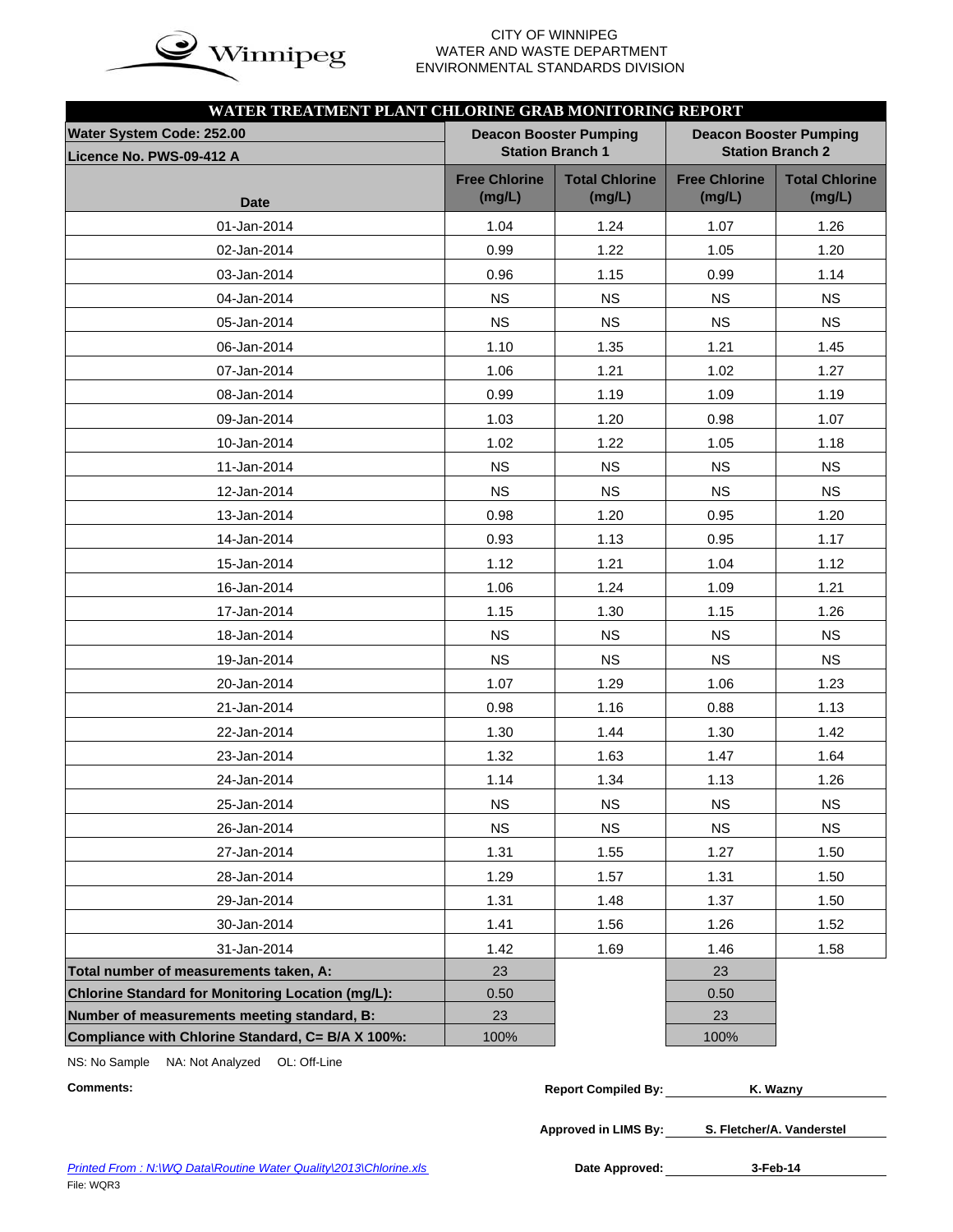

# **City of Winnipeg**

### Water and Waste Department

Water Services Division

# WATER TREATMENT PLANT FREE CHLORINE ON-LINE MONITORING REPORT

### Deacon Booster Pumping Station

Water System Code: **252.00** Licence Number: **PWS-09-412 A** Report Created: **01 February 2014 Report Period:** January 2014

|            | <b>BRANCH1</b><br>[mg/L] |         |         | <b>BRANCH2</b><br>[mg/L] |
|------------|--------------------------|---------|---------|--------------------------|
| Date       | Average                  | Minimum | Average | Minimum                  |
| 01/01/2014 | 0.95                     | 0.89    | 0.95    | 0.85                     |
| 02/01/2014 | 0.96                     | 0.91    | 0.92    | 0.86                     |
| 03/01/2014 | 0.93                     | 0.76    | 0.91    | 0.74                     |
| 04/01/2014 | 1.00                     | 0.93    | 0.97    | 0.92                     |
| 05/01/2014 | 0.98                     | 0.88    | 0.98    | 0.83                     |
| 06/01/2014 | 1.12                     | 1.05    | 1.19    | 1.09                     |
| 07/01/2014 | 1.04                     | 0.72    | 1.02    | 0.93                     |
| 08/01/2014 | 1.13                     | 1.01    | 1.00    | 0.92                     |
| 09/01/2014 | 1.17                     | 0.99    | 0.94    | 0.88                     |
| 10/01/2014 | 1.06                     | 0.96    | 1.00    | 0.87                     |
| 11/01/2014 | 0.98                     | 0.82    | 1.03    | 0.97                     |
| 12/01/2014 | 0.99                     | 0.83    | 1.02    | 0.92                     |
| 13/01/2014 | 0.95                     | 0.85    | 0.93    | 0.86                     |
| 14/01/2014 | 0.90                     | 0.86    | 0.92    | 0.85                     |
| 15/01/2014 | 0.96                     | 0.79    | 0.92    | 0.86                     |
| 16/01/2014 | 1.09                     | 0.92    | 0.96    | 0.89                     |
| 17/01/2014 | 1.19                     | 1.06    | 1.00    | 0.92                     |
| 18/01/2014 | 1.20                     | 1.04    | 0.99    | 0.85                     |
| 19/01/2014 | 1.15                     | 1.09    | 1.04    | 0.94                     |
| 20/01/2014 | 1.05                     | 0.91    | 1.00    | 0.88                     |
| 21/01/2014 | 0.91                     | 0.58    | 0.91    | 0.55                     |
| 22/01/2014 | 1.38                     | 1.19    | 1.30    | 1.18                     |
| 23/01/2014 | 1.34                     | 1.14    | 1.28    | 1.10                     |
| 24/01/2014 | 1.12                     | 0.98    | 1.02    | 0.88                     |
| 25/01/2014 | 1.09                     | 1.03    | 1.00    | 0.95                     |
| 26/01/2014 | 1.01                     | 0.91    | 1.00    | 0.89                     |
| 27/01/2014 | 1.10                     | 0.95    | 1.12    | 0.99                     |
| 28/01/2014 | 1.13                     | 1.05    | 1.15    | 1.05                     |
| 29/01/2014 | 1.20                     | 1.06    | 1.16    | 1.08                     |
| 30/01/2014 | 1.25                     | 1.18    | 1.14    | 1.08                     |
| 31/01/2014 | 1.31                     | 1.16    | 1.27    | 1.09                     |

| Total Number of Measurements. A:            | 21599 | 25199 |
|---------------------------------------------|-------|-------|
| Minimum Free Chlorine Standard:             | 0.50  | 0.50  |
| Number of Measurements Meeting Standard, B: | 21599 | 21599 |
| COMPLIANCE, $C = B/A \times 100\%$ :        | 100   | 100   |
|                                             |       |       |

File Path: N:\Water Treatment Branch\Administration\Reports\Regulatory Submissions\Chlorine\2014\01-January

Submitted By (Print): D.Merredew

Signature: Original signed by D.Merredew